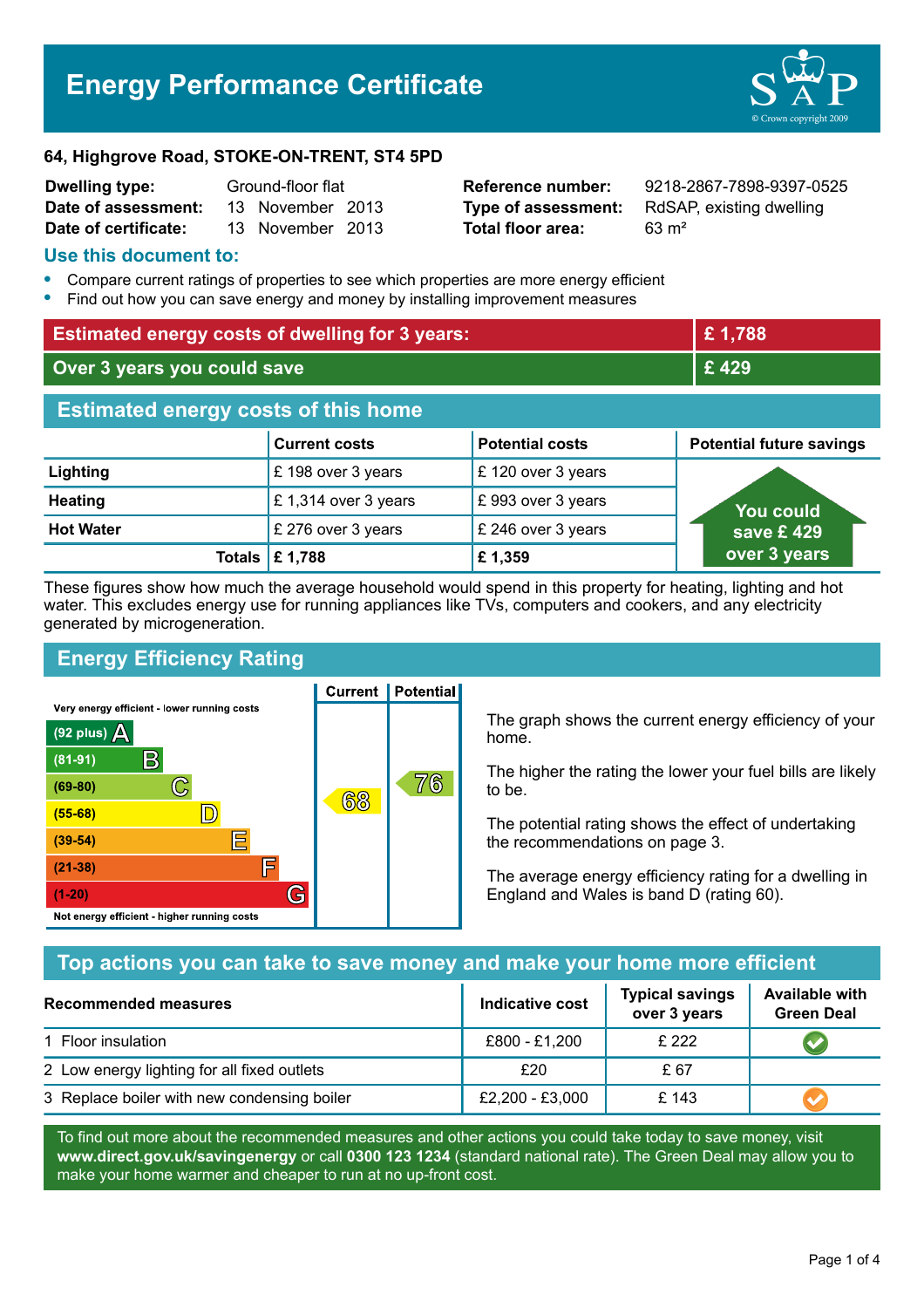**Energy Performance Certificate**

## **Summary of this home's energy performance related features**

| <b>Element</b>        | <b>Description</b>                          | <b>Energy Efficiency</b> |
|-----------------------|---------------------------------------------|--------------------------|
| Walls                 | Cavity wall, filled cavity                  | ★★★★☆                    |
| Roof                  | (another dwelling above)                    |                          |
| Floor                 | Suspended, no insulation (assumed)          |                          |
| Windows               | Fully double glazed                         | ★★★★☆                    |
| Main heating          | Boiler and radiators, mains gas             | ★★★★☆                    |
| Main heating controls | Programmer, TRVs and bypass                 | ★★★☆☆                    |
| Secondary heating     | Room heaters, mains gas                     |                          |
| Hot water             | From main system                            | ★★★★☆                    |
| Lighting              | Low energy lighting in 33% of fixed outlets | ★★★☆☆                    |

Current primary energy use per square metre of floor area: 203 kWh/m² per year

The assessment does not take into consideration the physical condition of any element. 'Assumed' means that the insulation could not be inspected and an assumption has been made in the methodology based on age and type of construction.

## **Low and zero carbon energy sources**

Low and zero carbon energy sources are sources of energy that release either very little or no carbon dioxide into the atmosphere when they are used. Installing these sources may help reduce energy bills as well as cutting carbon. There are none provided for this home.

# **Opportunity to benefit from a Green Deal on this property**

The Green Deal may enable owners and occupiers to make improvements to their property to make it more energy efficient. Under a Green Deal, the cost of the improvements is repaid over time via a credit agreement. Repayments are made through a charge added to the electricity bill for the property. To see which improvements are recommended for this property, please turn to page 3. You can choose which improvements you want to install and ask for a quote from an authorised Green Deal provider. They will organise installation by an authorised Green Deal installer. If you move home, the responsibility for paying the Green Deal charge under the credit agreement passes to the new electricity bill payer.

For householders in receipt of income-related benefits, additional help may be available.

To find out more, visit **www.direct.gov.uk/savingenergy** or call **0300 123 1234**.

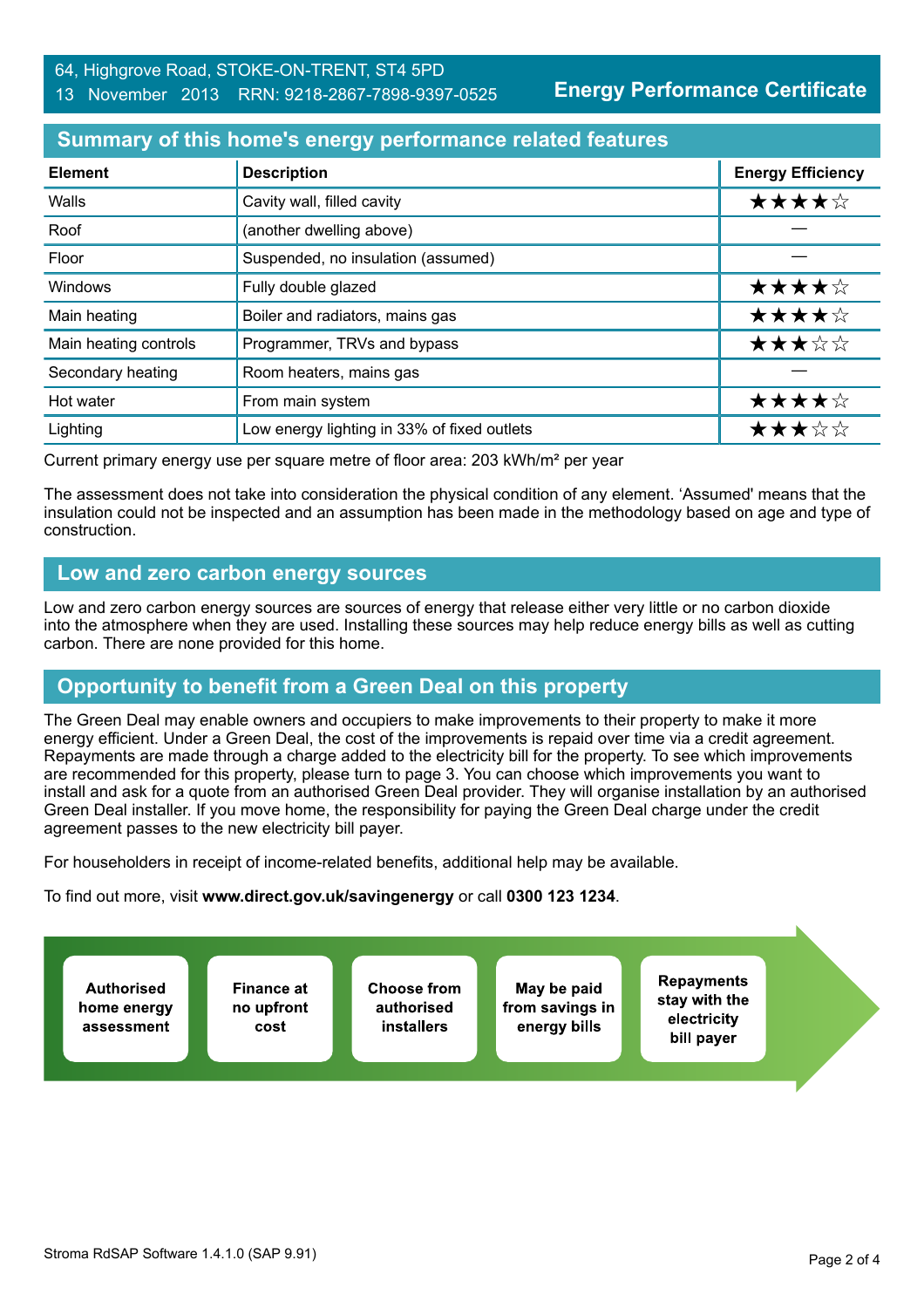#### 64, Highgrove Road, STOKE-ON-TRENT, ST4 5PD 13 November 2013 RRN: 9218-2867-7898-9397-0525

## **Recommendations**

The measures below will improve the energy performance of your dwelling. The performance ratings after improvements listed below are cumulative; that is, they assume the improvements have been installed in the order that they appear in the table. Further information about the recommended measures and other simple actions you could take today to save money is available at **www.direct.gov.uk/savingenergy**. Before installing measures, you should make sure you have secured the appropriate permissions, where necessary. Such permissions might include permission from your landlord (if you are a tenant) or approval under Building Regulations for certain types of work.

Measures with a green tick  $\bullet$  are likely to be fully financed through the Green Deal since the cost of the measures should be covered by the energy they save. Additional support may be available for homes where solid wall insulation is recommended. If you want to take up measures with an orange tick  $\bullet$ , be aware you may need to contribute some payment up-front.

| <b>Recommended measures</b>                  | Indicative cost | <b>Typical savings</b><br>per year | <b>Rating after</b><br>improvement | <b>Green Deal</b><br>finance |
|----------------------------------------------|-----------------|------------------------------------|------------------------------------|------------------------------|
| Floor insulation                             | £800 - £1,200   | £ 74                               | C72                                |                              |
| Low energy lighting for all fixed outlets    | £20             | £ 22                               | C73                                |                              |
| Replace boiler with new condensing<br>boiler | £2,200 - £3,000 | £48                                | C76                                | $\blacktriangledown$         |

## **Alternative measures**

There are alternative measures below which you could also consider for your home.

- **•** Air or ground source heat pump
- **•** Micro CHP

## **Choosing the right package**

Visit **www.epcadviser.direct.gov.uk**, our online tool which uses information from this EPC to show you how to save money on your fuel bills. You can use this tool to personalise your Green Deal package. **Public services all in one place** provided by Public services all in one place

| <b>Green Deal package</b>          | Typical annual savings |
|------------------------------------|------------------------|
| Floor insulation                   | Total savings of £74   |
| Electricity/gas/other fuel savings | £0/£74/£0              |



You could finance this package of measures under the Green Deal. It could **save you £74 a year** in energy costs, based on typical energy use. Some or all of this saving would be recouped through the charge on your bill.